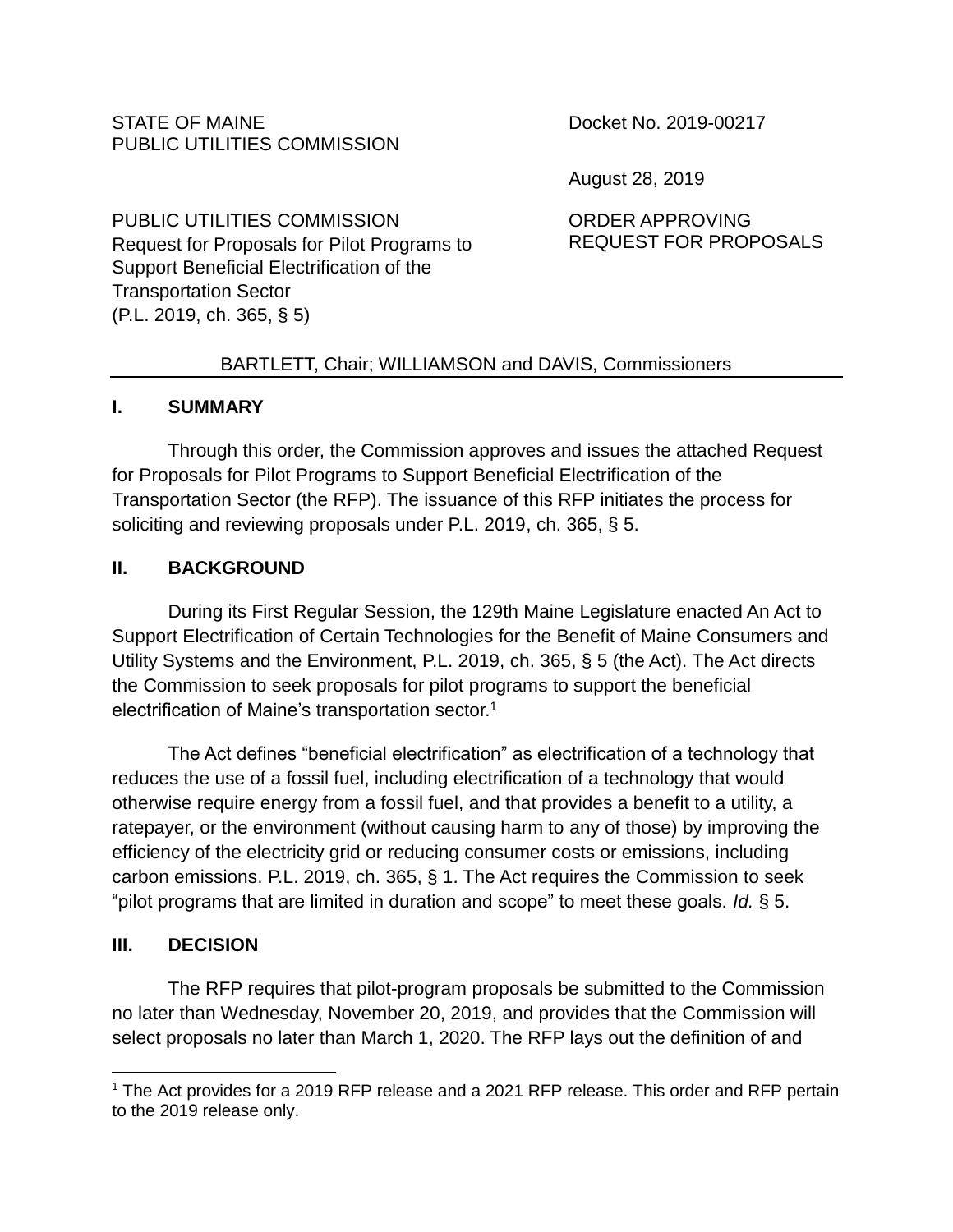several examples of beneficial electrification (the same definition and examples included in the Act itself). It also lists the requirements for proposals and the criteria the Commission will apply in evaluating and selecting proposals.

The Commission finds that the RFP is consistent with the Act and thus approves the RFP for issuance.

#### **IV. CONCLUSION**

Accordingly, the Commission

# O R D E R S

- 1. That the Request for Proposals for Pilot Programs to Support Beneficial Electrification of the Transportation Sector, which is attached to this order, is hereby approved and issued; and
- 2. That this order shall be served on the notification list for Docket No. 2018-00321.

Dated at Hallowell, Maine, this 28<sup>th</sup> day of August, 2019.

*/s/ Harry Lanphear* Harry Lanphear Administrative Director

COMMISSIONERS VOTING FOR: Bartlett

Williamson

COMMISSIONERS ABSENT: Davis